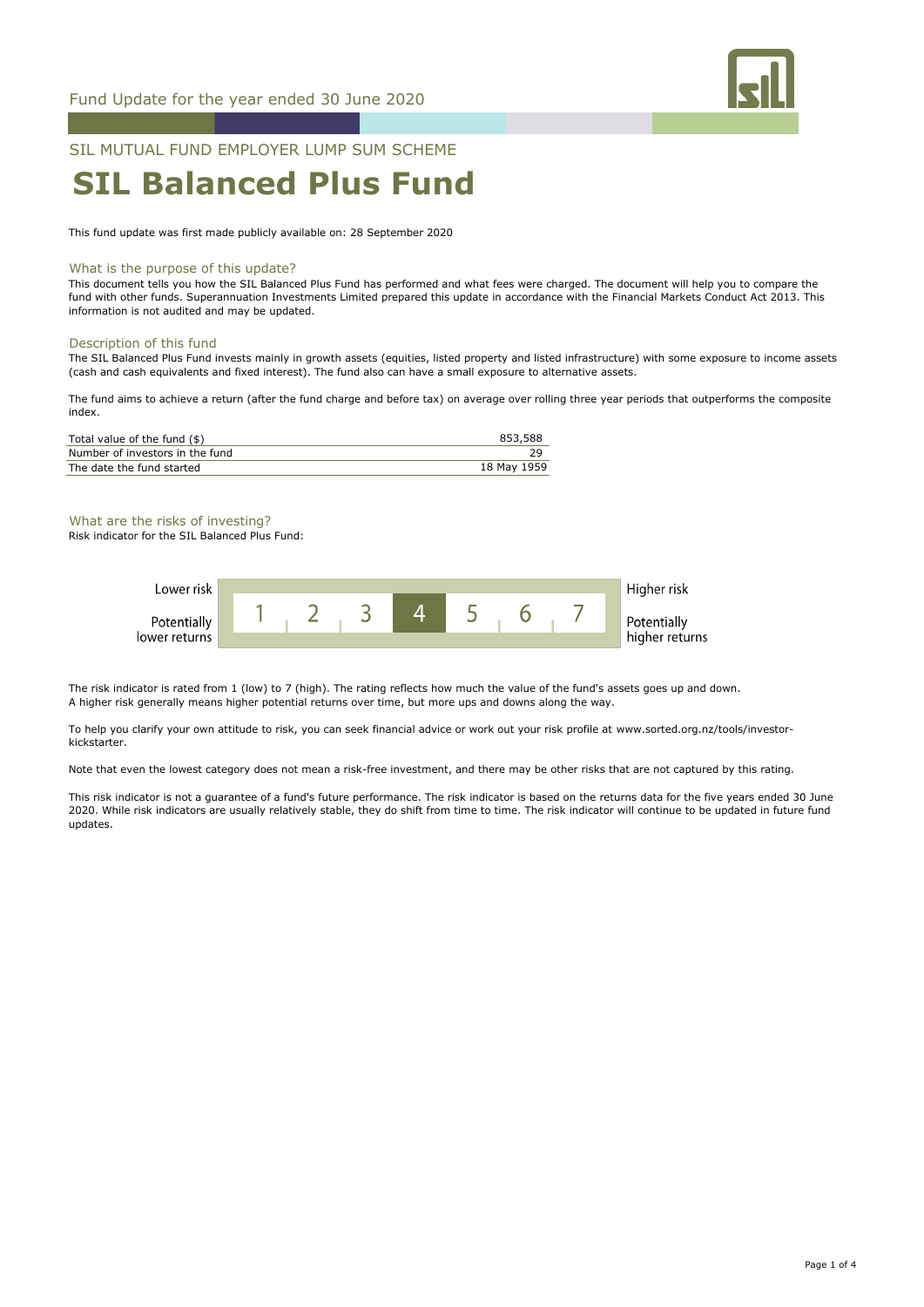| How has the fund performed?                   |                                 |           |  |  |
|-----------------------------------------------|---------------------------------|-----------|--|--|
|                                               | Average over past<br>five years | Past year |  |  |
| Annual return                                 |                                 |           |  |  |
| (after deductions for charges and tax)        | 5.47%                           | 2.44%     |  |  |
| <b>Annual return</b>                          |                                 |           |  |  |
| (after deductions for charges but before tax) | 6.58%                           | 3.16%     |  |  |
| Market index annual return                    |                                 |           |  |  |
| (reflects no deduction for charges and tax)   | 7.50%                           | 3.60%     |  |  |

The market index annual return is calculated using the target investment mix and the indices of each asset class.

Additional information about the market index is available in the statement of investment policy and objectives on the scheme register at www.disclose-register.companiesoffice.govt.nz.



### **Annual return graph**

This shows the return after fund charges and tax for each of the last 10 years ending 31 March. The last bar shows the average annual return for the last 10 years, up to 30 June 2020.

**Important:** This does not tell you how the fund will perform in the future.

Returns in this update are after tax at the highest prescribed investor rate (PIR) of tax for an individual New Zealand resident. Your tax may be lower.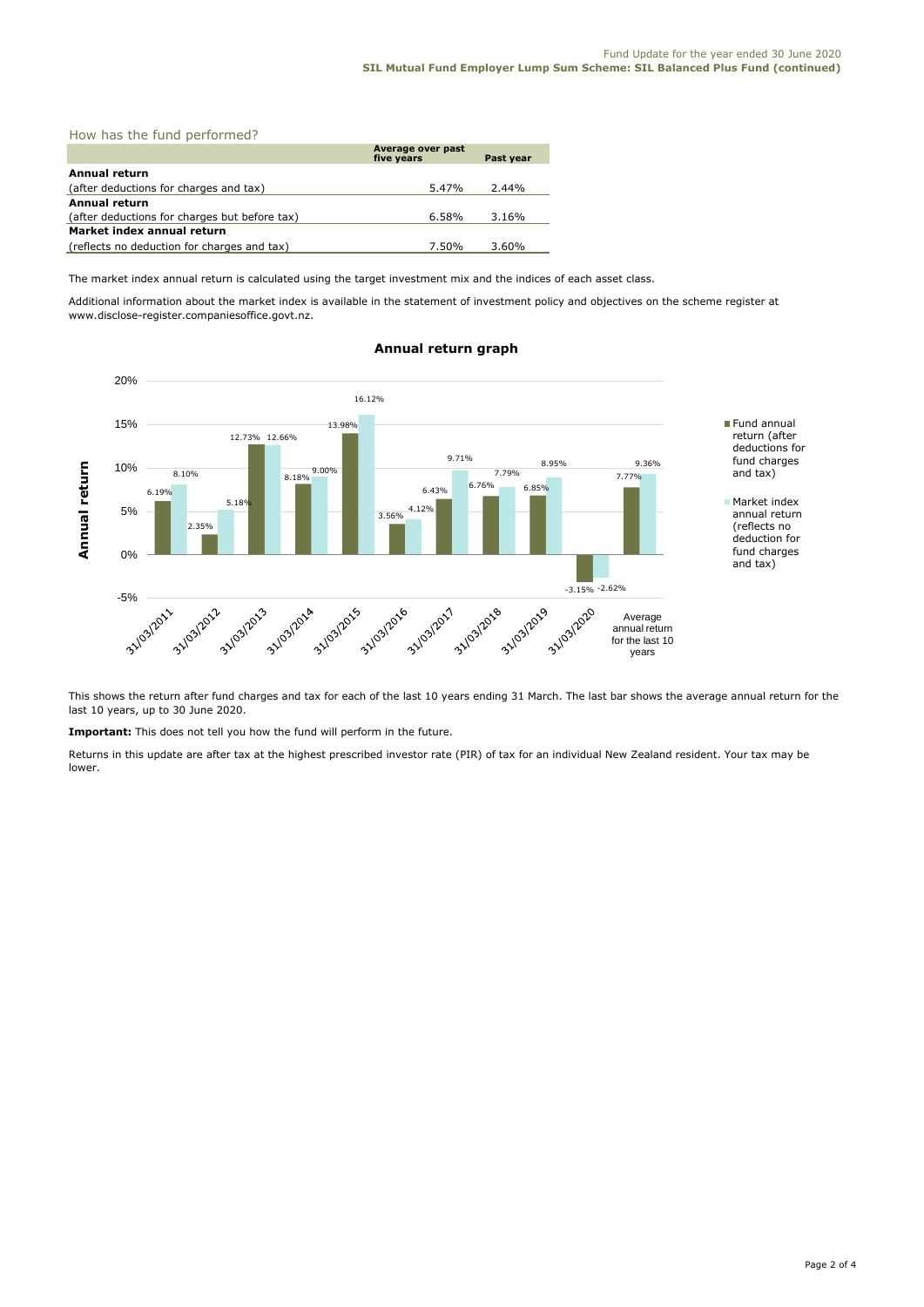### What fees are investors charged?

Investors in the SIL Balanced Plus Fund are charged fund charges. In the year to 30 June 2020 these were:

|                                             | % of net asset value                 |
|---------------------------------------------|--------------------------------------|
| Total fund charges <sup>1*</sup>            | 0.85%                                |
| Which are made up of:                       |                                      |
| Total management and administration charges | 0.85%                                |
| Including:                                  |                                      |
| Manager's basic fee                         | 0.73%                                |
| Other management and administration charges | 0.12%                                |
| Total performance based fees                | $0.00\%$                             |
|                                             | <b>Dollar amount per</b><br>investor |
| <b>Other charges</b>                        |                                      |
| Other charges                               | \$0                                  |

Investors are not currently charged individual action fees for specific actions or decisions (for example, for withdrawing from or switching funds).

Small differences in fees and charges can have a big impact on your investment over the long term.

#### Example of how this applies to an investor

Sarah had \$10,000 in the fund at the start of the year and did not make any further contributions. At the end of the year, Sarah received a return after fund charges were deducted of \$244 (that is 2.44% of her initial \$10,000). Sarah also paid \$0 in other charges. This gives Sarah a total return after tax of \$244 for the year.

#### What does the fund invest in?

**Actual investment mix<sup>2</sup> <b>Target investment mix**<sup>2</sup> **This shows the types of assets that the fund invests in.** This shows the mix of assets

This shows the mix of assets that the fund generally intends to invest in.